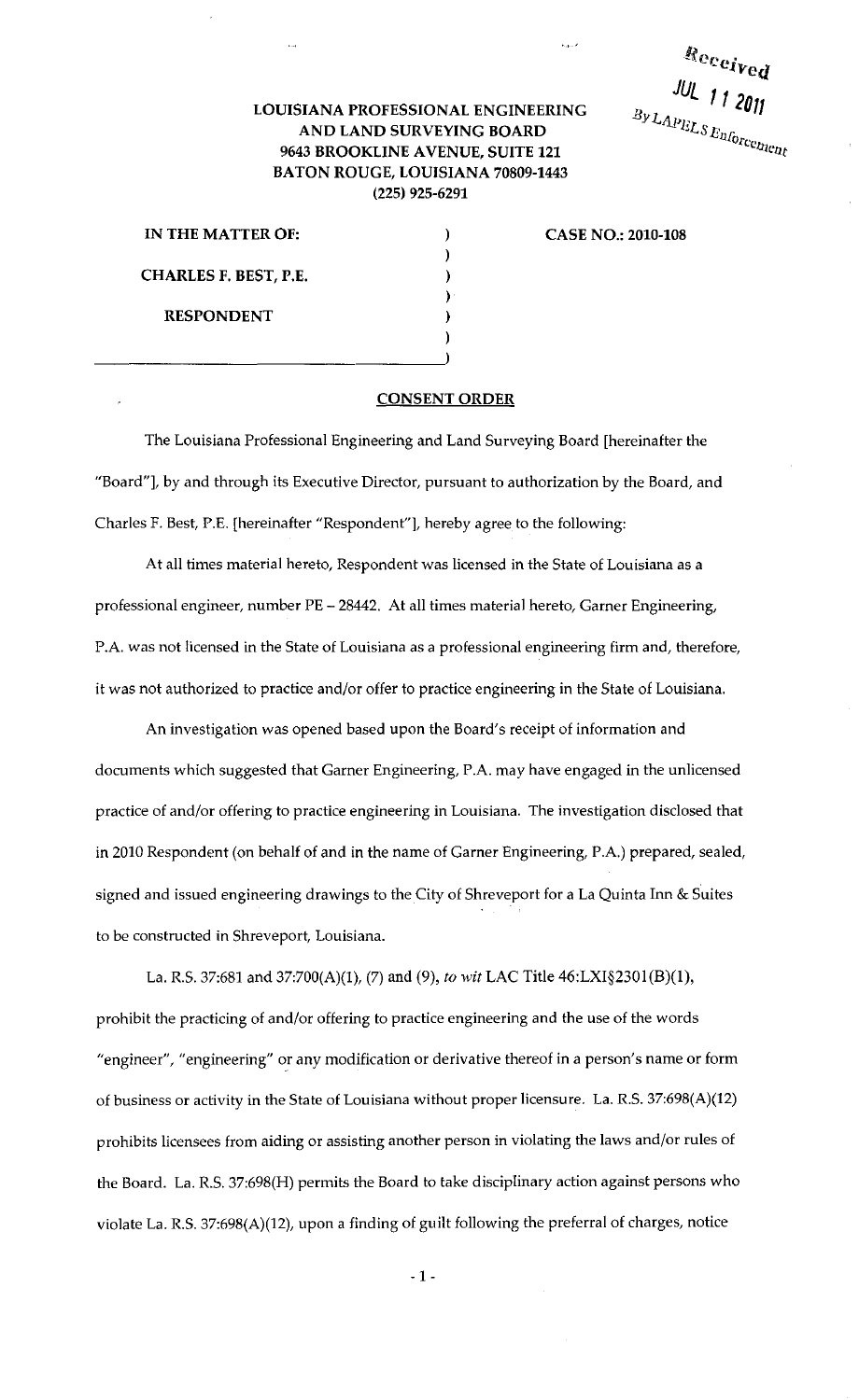and hearing and a majority vote of its entire membership authorized to participate in the proceeding. La. R.S. 37:681, La. R.S. 37:698(A)(12) and (H), La. R.S. 37:700(A)(1), (7) and (9) and LAC Title 46:LXI§2301(B)(l) were in effect at all times material hereto.

It is undisputed that (a) at all times material hereto Garner Engineering, P.A. was not licensed to practice and/or offer to practice engineering in Louisiana, (b) in 2010 Garner Engineering, P.A. practiced and/or offered to practice engineering and used the word "engineering" in its name or form of business or activity in Louisiana without proper licensure and (c) Respondent aided or assisted Garner Engineering, P.A. in violating the laws and/or rules of the Board.

By letter dated June 16, 2011, the Board gave notice to Respondent that it was considering the preferral of charges against Respondent on the grounds that he may have violated La. R.S. 37:698(A)(12), relative to the aiding or assisting of another person in violating the laws and/or rules of the Board.

Wishing to dispense with the need for further disciplinary action and to conclude the instant proceeding without further delay and expense, for the purpose of this proceeding only, Respondent and the Board do hereby enter into this Consent Order, in which Respondent of his own free will consents to the issuance of a Consent Order by the Board, wherein Respondent agrees to (a) pay a fine of one thousand (\$1,000.00) dollars; (b) pay administrative costs of three hundred one and 14/100 (\$301.14) dollars; (c) successfully complete the Board's online Louisiana Laws and Rules Quiz; (d) successfully complete the Board's online Louisiana Professionalism and Ethics Quiz; and (f) the publication of this Consent Order on the Board's website and a summary of this matter in the Board's official journal, the Louisiana Engineer and Surveyor Journal. and the reporting of this matter to the National Council of Examiners for Engineering and Surveying (NCEES), identifying Respondent by name.

Respondent admits to violations of the referenced laws and/or rules regarding the aiding or assisting of another person in violating the laws and/or rules of the Board. Respondent acknowledges awareness of said laws and/or rules and states that he will comply with all applicable laws and rules henceforth. Respondent has been advised of his right to be

 $-2-$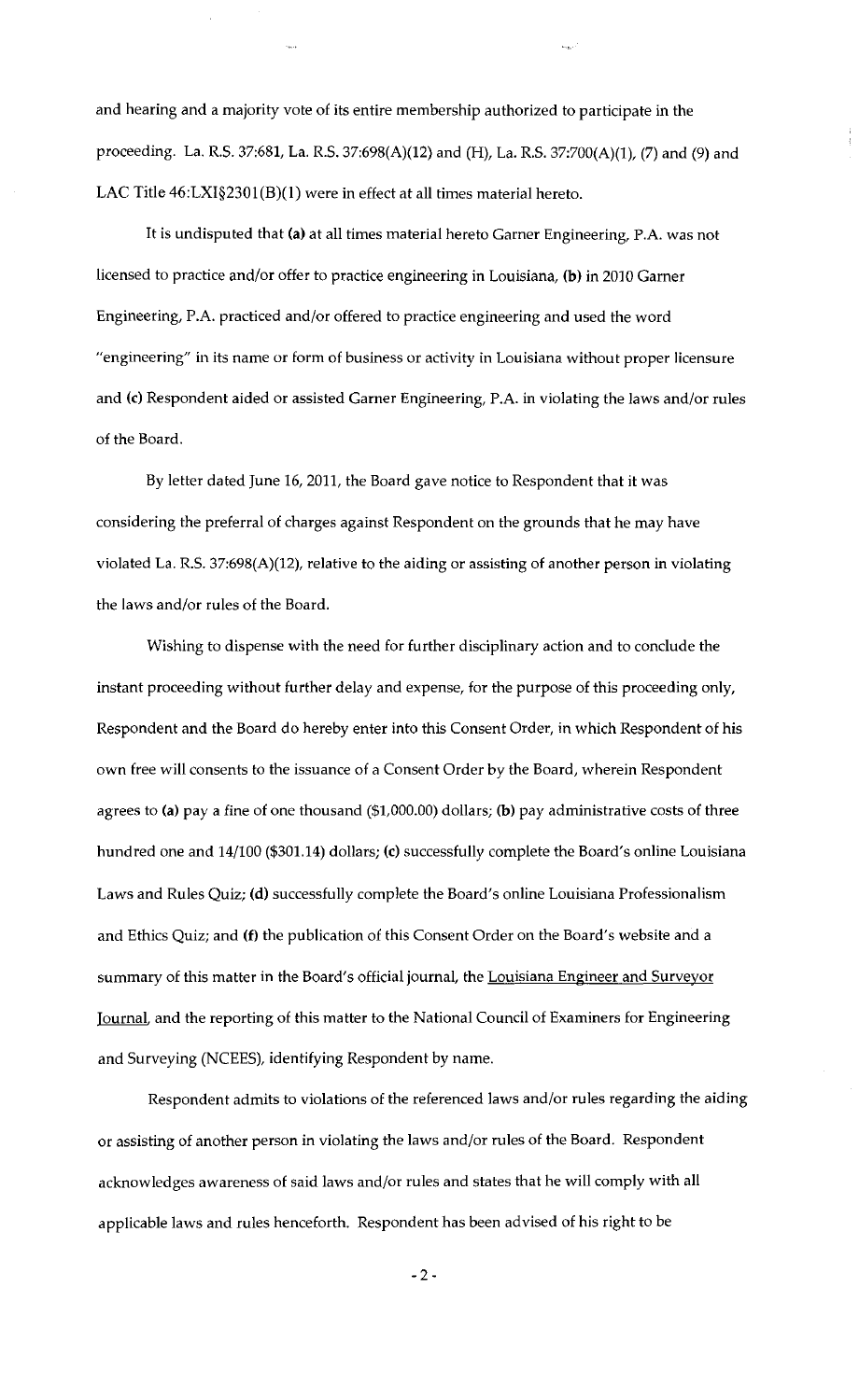represented by counsel before the Board and/or to appear at any hearing personally or by counsel and present witnesses and evidence in his own behalf, and he hereby waives this right and his right to appeal; and he states affirmatively that he has been afforded all administrative remedies due him under the law.

Therefore, in consideration of the foregoing and by signing this Consent Order, Respondent does hereby waive his right to a hearing before the Board, to the presenting of evidence and witnesses in his behalf, to Findings of Fact and Conclusions of Law in this case, and to judicial review of this Consent Order.

Respondent hereby represents (a) that he fully understands the meaning and intent of this Consent Order, including but not limited to its final and binding effect, (b) that he has voluntarily entered into this Consent Order and that no other promise or agreement of any kind has been made to or with him by any person whatsoever to cause the execution of this instrument and (c) that the sanctions set forth in this Consent Order do not prevent the Board from taking further disciplinary or enforcement action against Respondent on matters not specifically addressed in this Consent Order.

WHEREFORE, the Louisiana Professional Engineering and Land Surveying Board and Respondent agree that:

1. Respondent shall pay a fine of one thousand (\$1,000.00) dollars, which shall be tendered to the Board by certified check payable to the Board, due upon the signing of this Consent Order; and

2. Respondent shall pay administrative costs of three hundred one and 14/100 (\$301.14) dollars, which shall be tendered to the Board by certified check payable to the Board, due upon the signing of this Consent Order; and

3. Respondent shall successfully complete the Board's online Louisiana Laws and Rules Quiz with a score of 90% or higher and return it to the Board within sixty (60) days of the effective date of this Consent Order; and

- 3 -